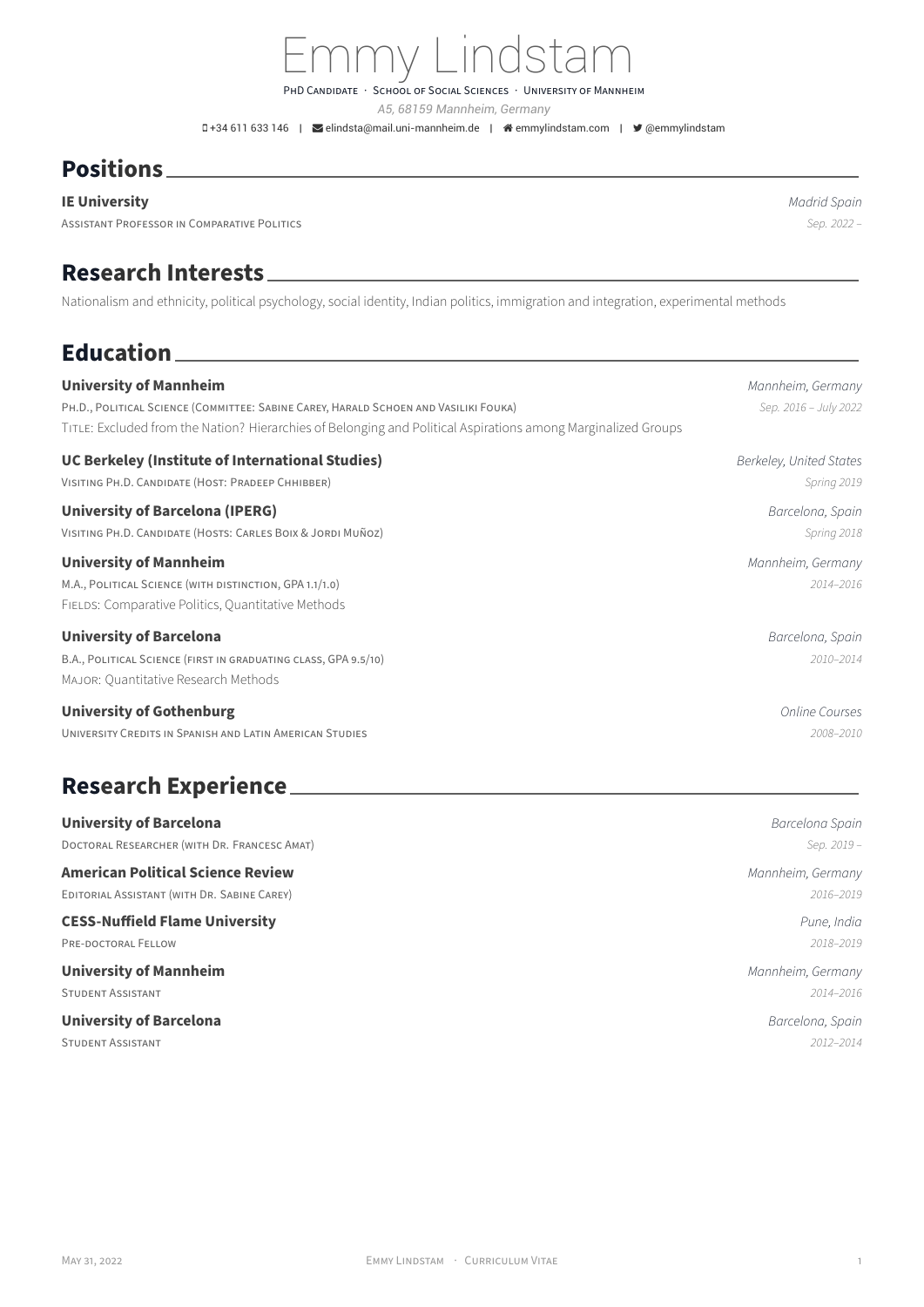## **Publications**

| 2022 | Democracy in Hard Times: Economic Decline, Social Capital and Resilience Against Far-Right<br>Nationalism.<br>with Francesc Amat.<br>Journal of Political Institutions and Political Economy 3(1): 23-59 | <b>641</b>        |
|------|----------------------------------------------------------------------------------------------------------------------------------------------------------------------------------------------------------|-------------------|
| 2021 | Conceptions of National Identity and Ambivalence in Opinions towards Immigration,<br>with Matthias Mader and Harald Schoen.<br>British Journal of Political Science 51(1): 93-114                        | $\lceil 2 \rceil$ |
| 2021 | Redistribution and Equality: The Role of the Territorial Conflict Dimension,<br>with Francesc Amat.<br>Chapter in the Edward Elgar Handbook on Decentralization, Devolution and the State                | <u>ГЗ1</u>        |
| 2019 | Signalling Issue Salience: Explaining Niche Party Support in Second-Order Elections,<br>Flectoral Studies 60: 102026                                                                                     | $\lceil 1 \rceil$ |

## **Work in Progress**

| under    | My History or Our History: Historical Revisionism and Entitlement to Lead,                                               |                  |
|----------|--------------------------------------------------------------------------------------------------------------------------|------------------|
| review   | with Nicholas Haas, R&R at the American Political Science Review.                                                        | Pre-registration |
|          | Aspirations for National Belonging and Preferences for Resistance among Marginalized Groups,                             |                  |
|          | in preparation for submission.                                                                                           | Pre-registration |
|          | Exclusion and Social Identity Choice among High- and Low-Status Minorities: Experimental Evidence<br>from India,         | Pre-registration |
|          | with Shardul Vaidya. In preparation for submission.                                                                      |                  |
|          | Who Should Speak for the Voiceless? Preferences for Representation among Marginalized Groups,                            |                  |
| in prep. | preparing for additional data collection.                                                                                |                  |
|          | In the Ghetto: Assimilationist Policies and Integration Outcomes in Danish Vulnerable<br>Neighbourhoods,                 |                  |
|          | with Mathilde Emeriau, Vasiliki Fouka and Nicholas Haas. In preparation.                                                 |                  |
|          | The Wherefore and Whither of Identity: Majoritarian Politics and Cognitive Outcomes among<br><b>Marginalized Groups,</b> |                  |
|          | with Joseph Flavian Gomes, Ritwik Banerjee and Amma Panin. In preparation.                                               |                  |
|          | <b>Inclusive Historical Narratives and Anti-Democratic Attitudes,</b>                                                    |                  |
|          | with Nicholas Haas. In preparation.                                                                                      |                  |
|          | Nationalism and Support for Redistribution: Unpacking the Diversionary Theory of Nationalism,                            |                  |
|          | In preparation.                                                                                                          |                  |
|          | Conceptions of National Identity and Ambivalence toward Humanitarian Relief,                                             |                  |
|          | with Matthias Mader and Harald Schoen. In preparation.                                                                   |                  |
|          |                                                                                                                          |                  |
|          | <b>Awards &amp; Honors</b>                                                                                               |                  |
|          |                                                                                                                          |                  |

2022 **APSA Experimental Section's Best Paper Award**, for "My History or Our History? Historical Revisionism and Entitlement to Lead" 2019 **Young Scholar Award**, to honor exceptional ideas and achievements in doctoral research. University of Mannheim *EUR 2,000* 2017 **Award for best M.A. thesis in Political Science**, RAM, University of Mannheim *EUR 150* 2014 **Special mention of honour for highest grade point average**, University of Barcelona 2014 **Recipient of an 'extraordinary prize' (premio extraordinario de grado) for outstanding academic performance**, University of Barcelona 2014 **33 first class honours (matrículas de honor)**, University of Barcelona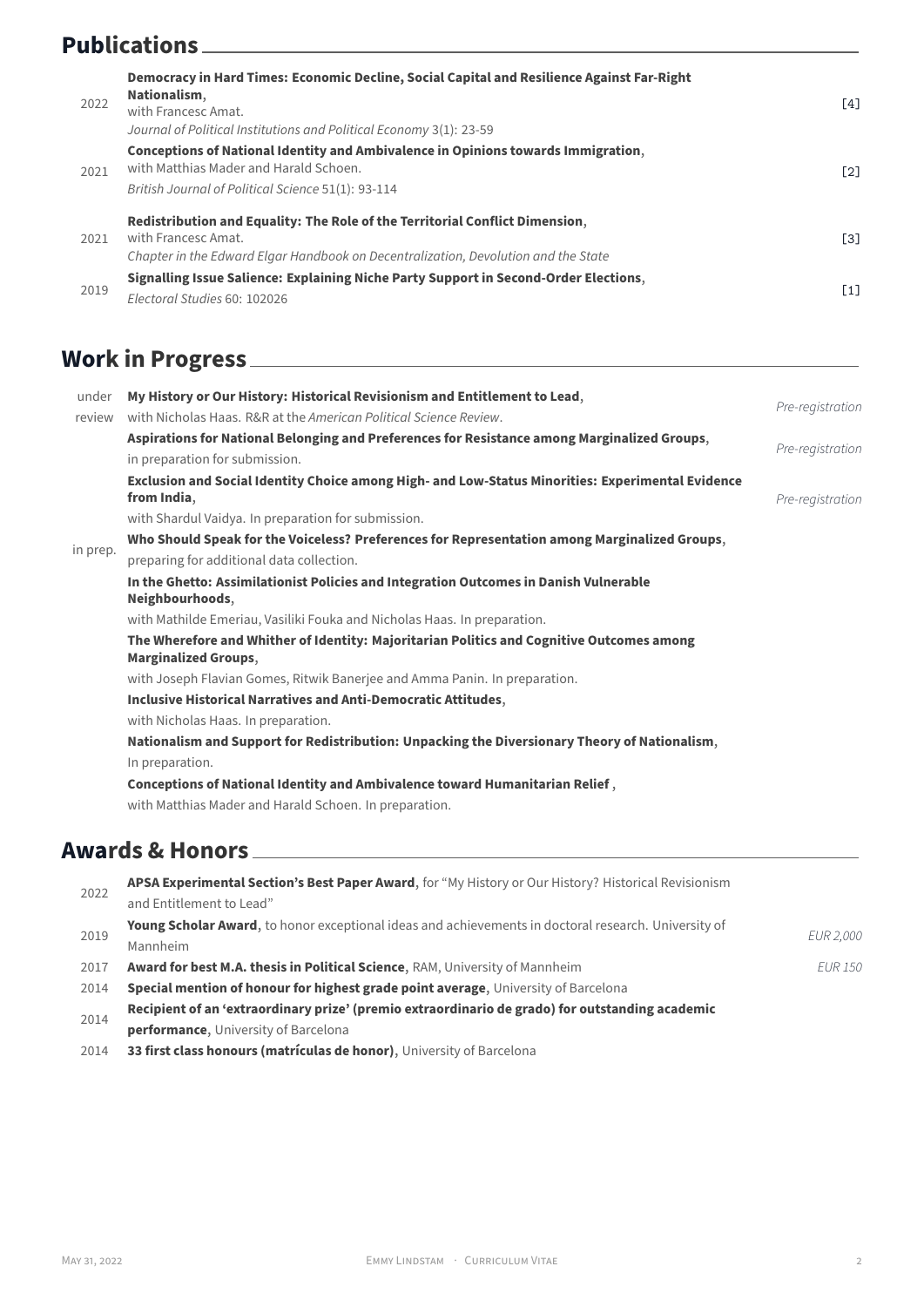### **Grants & Fellowships**

| 2021 | <b>Graduation Scholarship, University of Mannheim</b>                                                 | <b>EUR 7,500</b> |
|------|-------------------------------------------------------------------------------------------------------|------------------|
| 2021 | <b>Research Grant, with Joseph Gomes Flavian, Ritwik Banerjee and Amma Panin, FNRS</b>                | EUR 30,000       |
| 2019 | <b>Travel Grant</b> , for fieldwork in Kanpur, Univerity of Mannheim (Women Go Abroad)                | EUR 5,000        |
| 2019 | <b>Small Research Grant</b> , for data purchase, University of Mannheim (RAM)                         | <i>EUR 300</i>   |
| 2019 | <b>Small Travel Grant</b> , for presentation at EPSA, University of Mannheim (IDEUM)                  | <i>EUR 500</i>   |
| 2019 | Travel Grant, for research stay at UC Berkeley, University of Mannheim (IPID4all, DAAD)               | EUR 3,000        |
| 2019 | <b>Rearch Grant, Lars Hiertas Minne Foundation</b>                                                    | EUR 2,500        |
| 2018 | Pre-doctoral Fellowship in Experimental Social Science, CESS Nuffield - FLAME University, Pune, India | INR 150,000      |
| 2015 | <b>Pre-PhD Stipend, Graduate School of Economic and Social Sciences, University of Mannheim</b>       | EUR 9,600        |
|      |                                                                                                       |                  |

#### **Fieldwork**

| 2018 | <b>Pune, India</b> , preparing data collection, interviews and focus groups | October-December |
|------|-----------------------------------------------------------------------------|------------------|
| 2019 | <b>Pune, India</b> , data collection and interviews                         | Februarv         |
| 2020 | <b>Kanpur, India,</b> preparing data collection and organizing workshop     | December         |

## **Teaching**

#### TEACHiNG INTERESTS

**Substantive** Political psychology, Comparative political behaviour, identity politics, nationalism and ethnicity **Methods** Experimental methods, Survey design, Causal inference

#### COURSES TAUGHT

ESADE **Introduction to Political Science**, undergraduate seminar *2021, 2022*

## **Conference Presentations & Invited Talks**

| <b>EPSA</b>          | 2018, 2019, 2021                                                                                                      |
|----------------------|-----------------------------------------------------------------------------------------------------------------------|
| <b>MPSA</b>          | 2019                                                                                                                  |
| Workshops            | <b>MWEPS VII, 2021</b>                                                                                                |
|                      | EUROWEPS II, 2020                                                                                                     |
|                      | NYU CESS Conference on Experimental Political Science, 2020                                                           |
|                      | Winter Experimental Social Science Institute (WESSI), 2019                                                            |
|                      | 5th Bergen-Gothenburg-Barcelona Workshop on Experimental Political Science, 2019                                      |
|                      | CSSP International Workshop on Academic Writing (Kanpur), 2019                                                        |
|                      | Workshop on Immigration, European Integration and Political Psychology (University of Copenhagen), 2017               |
| <b>Invited Talks</b> | University of Wisconsin-Milwaukee, 2021 - "My History or Our History? Historical Revisionism and Entitlement to Lead" |
|                      | University of Turin, 2021 - "My History or Our History? Historical Revisionism and Entitlement to Lead"               |
|                      | "University of Zurich, 2020 – "My History or Our History? Historical Revisionism and Entitlement to Lead"             |
|                      | UC Berkeley, 2019 – "Exclusion, Social Identity and Prosocial Behavior among High- and Low-Status Minorities"         |
|                      | Poona College, 2019 - "Why are Women Underrepresented in Politics?"                                                   |
|                      | Flame University, 2018 – "Conceptions of National Identity and Ambivalence in Attitudes towards Immigration"          |
|                      | University of Barcelona, 2018 - "Conceptions of National Identity and Ambivalence in Attitudes towards Immigration"   |
|                      | University of Barcelona, 2016 - "Signalling Issue Salience: Explaining Niche Party Support in Second-Order Elections" |
|                      |                                                                                                                       |

# **Additional Training**

**University of Bergen** *Bergen, Oslo* COURSE iN SURVEY EXPERiMENTS (GiVEN BY MiKE TOMZ AND ENDRE TViNNEREiM) *2017* **Barcelona Graduate School of Economics (Summer School) Barcelona, Spain** *Barcelona, Spain* QUANTiTATiVE METHODS FOR PUBLiC POLiCY EVALUATiON *2015*